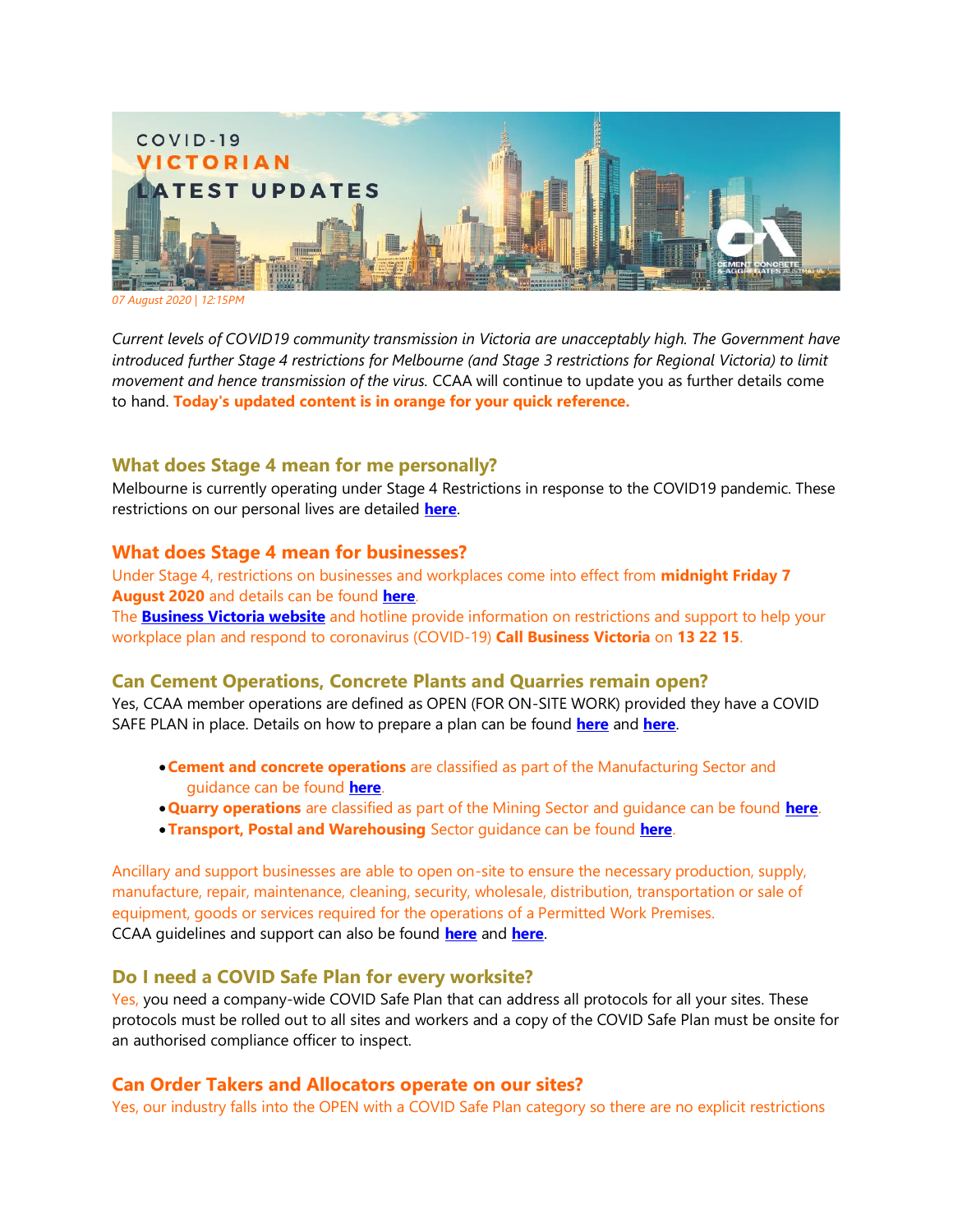on how many people can be 'on site' or what ancillary providers we need to manage the business and keep the site safe.

Provided your business explicitly address how Order Takers and Allocators are being managed within the COVID Safe Plan (with the intention to minimise people on site safely) and they have a Work Permit you are compliant.

## **Can Construction sites still operate?**

Yes, but under restricted requirements to limit the number of people on site and movement between sites. Guidance on Construction can be found **[here](https://www.business.vic.gov.au/disputes-disasters-and-succession-planning/covid-safe-business/construction-sector-guidance)**.

Ancillary and support businesses are able to open on-site to ensure the necessary production, supply, manufacture, repair, maintenance, cleaning, security, wholesale, distribution, transportation or sale of equipment, goods or services required for the operations of a Permitted Work Premises All construction sites will have a High Risk COVID Safe Plan in place that is regularly updated and allow no more than one worker per 4 sqm of enclosed workspace.

The sites are classified into three areas:

- 1. **Large scale construction** (More than three storeys or larger than 1,500m2 or any office or retail fit-out or industrial, large format or retail use); are only allowed to have a maximum of 25% of their workforce on site. The site must demonstrate not blending shifts. Movement of workers between different sites must be limited where possible, and only with appropriate guidance - this does not include suppliers of materials to the site such as concrete truck drivers, concrete testers or pump operators.
- 2. **Small scale construction** (Any building construction project of three storeys or less excluding basement). Site limited to a maximum of five (5) workers (plus a supervisor) at any one time - this does not include product suppliers to the site e.g. concrete truck drivers or pump operators. The site must demonstrate not blending shifts. Movement of workers between different sites must be limited where possible, and only with appropriate guidance – this does not include suppliers of materials to the site such as concrete truck drivers, concrete testers or pump operators.
- 3. **State and state civil construction** (including time critical new school builds) are exempt from reduction targets but will be required to implement a High Risk COVID Safe Plan.

### **Can Civil Construction sites still operate?**

Yes, Civil Construction sites, like all construction sites, are required to have a High Risk COVID Safe Plan. They are not subject to additional restrictions because they are low-risk activities, usually in the open air. Public and private civil works will be treated the same under Stage 4 restrictions.

### **When do the Stage 4 Restriction come into effect for businesses?**

The Stage 4 restriction come into effect when the Health Directives are finalised and come into effect at **midnight on Friday 7 August 2020**. These directives are legally enforceable under the declared State of Disaster provisions, and all business entities are required to retain records to demonstrate compliance to an enforcement officer.

#### **Will I require a permit to go to work?**

Yes, where the workplace is part of a permitted activity employers will be required to issue signed worker